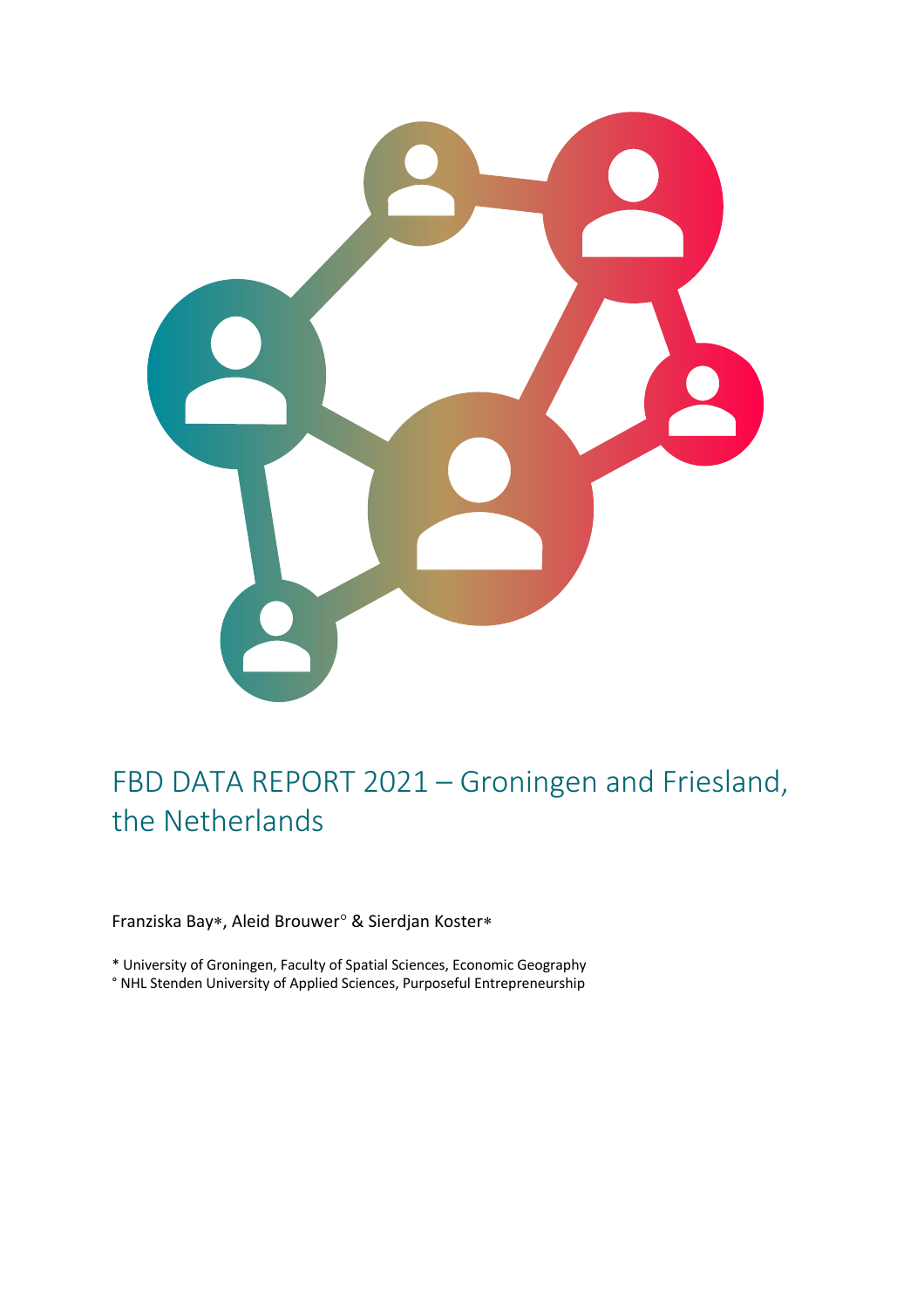# Report on the SME situation in the Northern Netherlands – profiles, challenges and opportunities for FBD and Dutch SMEs

### ABOUT FUTURES BY DESIGN

*Futures by Design* is a joint INTERREG project carried out in the North Sea Region between January 2019 and January 2022 with the aim to support small to medium enterprises in becoming more successful via digitizing business processes, increasing productivity and stimulating growth. While SMEs are the drivers of local economic development and success, not all of them are natural innovators who embrace the change towards digital business processes and modern technologies. Futures by Design is set to help the companies that struggle with digitization and may have room for improvement in their efficiency and productivity.

Within the project, partners in Groningen and Friesland, the Netherlands, Antwerp, Belgium, Osterholz, Germany, Cambridgeshire, UK, and Halland, Sweden collaborate with local SEMs for them to become more data-driven and skilled in technologies that facilitate their sustainable growth, innovativeness and productivity. The project partners provide support to the firms via workshops, knowledge sharing and customized digital tools.

#### INTRODUCTION

Futures by Design (FBD) as an INTERREG project is only one of many initiatives aimed at supporting business growth and digitization and thereby fostering innovation. In an earlier report, we presented the concept of Futures by Design and its chosen measures to facilitate innovation and increase productivity among SMEs in six different regions in the Netherlands, Belgium, Germany, Sweden and the United Kingdom (Koster & Bay, 2020).

The Northern Netherlands form a distinct economic region with predominantly (very) small firms and a large potential for innovation. The firms local to this region are characterized and profiled in this report, the challenges and opportunities the Dutch SMEs face are illustrated and solutions based on interactions with the Futures by Design project are presented. Data in this report is based on the first encounters with local SMEs as well as the yearly conducted local Innovationmonitor survey (Noord Nederlandse Innovatiemonitor, RUG & SNN 2020). The Innovationmontior is an initiative by the VinCi center of expertise of the University of Groningen Faculty of Economics and Business in collaboration with the Samenwerkingsverband Noord-Nederland (SNN) amongst other strategic partners. They collect survey data from more than 700 out of 7,800 local SMEs ever year and make the reports publicly available.

The first section of this report describes the state and situation of local firms of small to medium size in the Northern Netherlands based on the data collected and reported in the Innovationmonitor of the Northern Netherlands. The second part is dedicated to difficulties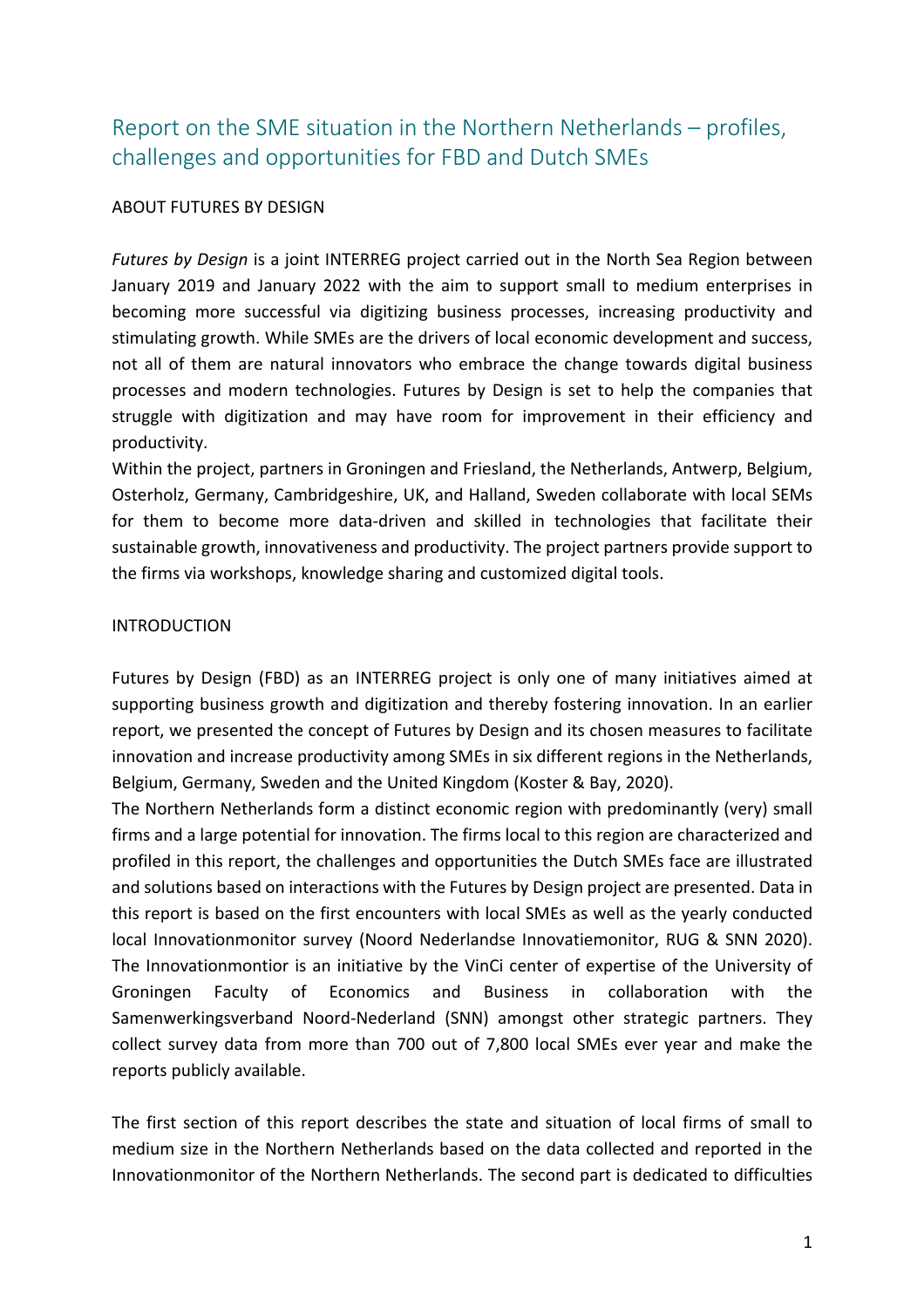and barriers that companies and their owners face in their day-to-day work as well as in their innovation efforts. Special attention is given to the COVID-19 pandemic. Lastly, a summary of the results and their application in the Futures by Design project context are presented.

# SECTION 1 *(characteristics & profiles of firms)*

The economic region of the Northern Netherlands comprises the provinces of Drenthe, Friesland and Groningen and is home to many small-scale firms, a majority of which have less than 10 employees. The age structure of the firms represented in the Innovation Monitor is as follows: A little more than half of the companies are classified as mature firms, i.e., they have been operating for over 10 years, the other half of the companies equally fall unto the companies of starting firms (younger than 2 years), young firms (<5 years) and adolescent firms (<10 years). The share of staring companies participating in the Innovation Monitor survey has doubled within the last year. Most companies are located in the province of Groningen (41%), a third is Frisian and roughly a quarter of the SMEs is located in Drenthe. The SMEs described in the Innovationmonitor operate in a variety of sectors, the most common of them being industry, agriculture, forestry and fishery, consulting, research and specialized business services, as well as the general service sector. A complete overview can be found in Table 1 below.

| <b>Sector</b>                                    | <b>Percentage of SMEs</b> |
|--------------------------------------------------|---------------------------|
| Consulting, research and business services       | 25%                       |
| Construction                                     | 8%                        |
| Service                                          | 16%                       |
| Retail, trade, vehicle maintenance               | 7%                        |
| Manufacturing, agriculture, forestry and fishery | 30%                       |
| Information and communication                    | 7%                        |
| Hospitality                                      | 5%                        |
| Rental services and transport                    | 2%                        |

*Table 1: overview of SME sectors (Innovationmonitor)*

To better understand the innovation potential and efforts brought forward by SMEs in the Northern Netherlands, the Innovationmonitor reports on the different types of innovations introduced by the companies between 2017 and 2019. Almost two thirds of the surveyed firms (61%) describe having introduced new of strongly improved products within the last two years. Less companies declare having implemented new or improved methods or business processes in the same period (17-41%). The reported percentages are fairly stable over the course of the three most recent Innovation Monitor measurements. An increasing number of SMEs reports more sustainable innovations, such as lower energy usage, lower CO2 emissions, using more sustainable materials and increasing the number of materials being recycled, in the latest survey period. About a third of all participating SMEs have also shown social innovations benefitting either social cohesion, health and well-being of employees,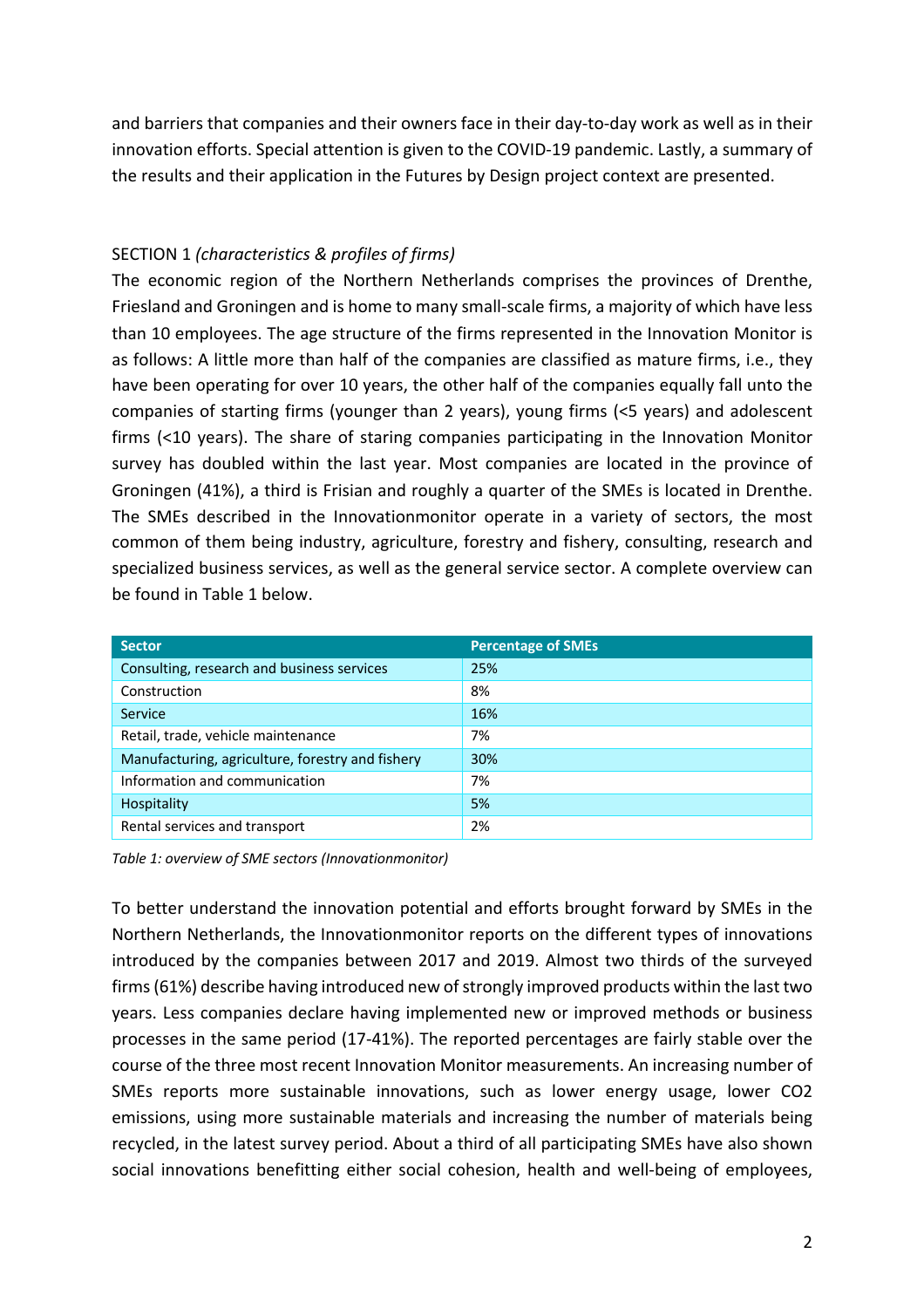clients and society or taking on new staff members from groups furthest from the labor market.

#### SECTION 2

The challenges SMEs in the Northern Netherlands face in the process of innovating are as diverse as the SMEs themselves. Many innovation barriers are commonly experienced by a wide range of SMEs. This report mainly focuses on the challenges that SMEs reported in the Innovationmonitor survey conducted by SNN. These have a slightly different focus than the ones mentioned in the report on Barriers and drivers for data driven innovation among SMEs (Giovannetti, Davies, Walsh, Willis & Little, 2020) published earlier by the FBD project team.

The challenge that is mentioned by the largest group of SMEs in the Innovationmonitor is a lack of creative business ideas (58%). Other barriers are mentioned with frequencies between 22% and 35%, they include but are not limited to difficulties finding partners for innovative collaborations, lack of financial resources, problems finding skilled new staff members, worries about a proper evaluation of technical and economic risks associated with innovations and difficulties transforming creative ideas into concrete innovation projects.

It becomes clear from the Innovationmonitor reports of 2018 to 2020 that the number of innovation barriers that SMEs experience is increasing. This might be due to the rise in complexity of technical advancements, more flexibility in labor and output markets, and the unmanageable amount of information sources and bureaucracy linked to innovating.

Connecting SMEs in the Northern Netherlands, so that they can collaborate in their innovations and make business processes more efficient, is one of the main goals of several regional initiatives aimed at creating SME hubs or incubators that facilitate networking and knowledge sharing activities (FBD; Groningen Digital Business Centre, VentureLab North). The shortness of financial resources is addressed by governmental subsidies but not completely alleviated, as finances are not the only or even the biggest problem with innovating that SMEs experience. In addition, many SMEs are discouraged by the amount of bureaucracy they have to go through when applying for a governmental subsidy and as a consequence never apply for one.

Despite all perceived challenges and barriers, the surveyed SMEs, on average, have been able to generate 25% of their revenue in 2020 via newly introduced products of services. The complete breakdown of SME turnover by innovation can be found in Table 2.

Innovation potential was found to be stronger for SMEs that kept their inventions and improvements a trade secret.

| Turnover made by                                     | <b>Share of turnover in 2020</b> |
|------------------------------------------------------|----------------------------------|
| Product or service innovations, newly introduced to  | 25%                              |
| the market                                           |                                  |
| Product or service innovations, new for the SME but  | 14%                              |
| not the market                                       |                                  |
| Products or services, unchanged or slightly adjusted | 61%                              |

*Table 2: Innovation potential of SMEs reflected in turnover (Innovationmonitor)*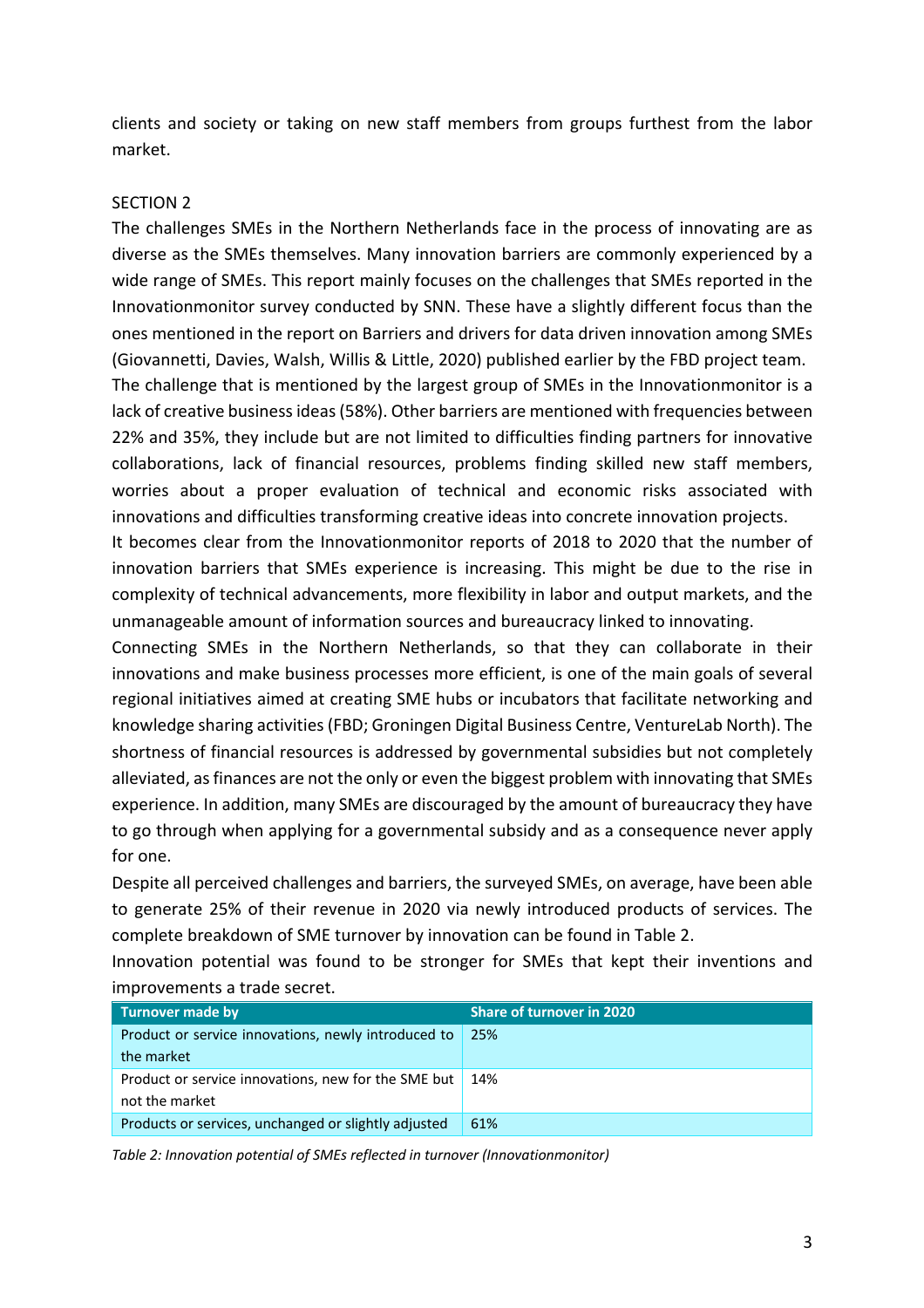#### *COVID-19 as challenge*

As part of the Innovationmonitor 2020, 110 SMEs have also reported on their handling the COVID-19 measures and restrictions. As expected, a majority (63%) of the firms have already seen a substantial loss of revenue two months after the pandemic control measures were implemented. However, 58% of the surveyed SMEs stated they continue their work as normally as possible with the restrictions in place. This might be due to the fact that many SMEs in the sample operate in the agricultural or manufacturing sectors, which are deemed essential and can continue their work, and the specialized business service industry which includes many office workers who can continue their jobs mostly without constraints. Just a small group of 8% has made major adjustments to their strategy of generating revenue. Furthermore, the innovationmonitor finds that the most innovative SMEs reported the lowest decreases in profit as a consequence of the pandemic control measures, while they also made permanent adjustments to their sales strategy. Those SMEs mainly fall into the category of small or micro-firms. Adjustments to the pandemic-related restrictions in any way seem more difficult to make for newly started companies than the more established ones.

Even if the time of measurement of the effects of COVID-19 on the SMEs was rather early in the course of the pandemic, the results demonstrate that the SMEs in the Northern Netherlands are ready to make changes to their business processes and ways of working in order to provide increasingly good products and services to their customers. To some extent, the SMEs have already made these changes, some even permanently. The interest in new collaborations is affirmed by a third of the participating companies as a result of the corona crisis.

#### SECTION 3

As could be expected, the Innovationmonitor shows that investments in R&D pay off in terms of innovative products and services but they also often are a substantial expense that drastically lowers the profit margin for the year of investment. However, the investment in internal or external research and development and the subsequent innovation is likely followed by an increase in efficiency or profitability. New technologies that have been implemented by SMEs in the past two years include production processes with lower emissions, sensor technology, Internet of Things, robotization, Big Data, machine learning and AI. The Innovationmonitor shows that especially SMEs which invest in their own R&D use these aforementioned technologies as well as SMEs on the larger end of the size distribution. Internet of Things and sensor technology are the innovative technologies most commonly used by SMEs surveyed in the Northern Netherlands (34% and 39%, respectively). In the third and fourth place are Big Data (29%) and AI and machine learning (21%). All these data-driven technologies provide opportunities for SMEs to work more efficiently and make evidencebased business decisions. Futures by Design sees possibilities for many SMEs to still improve in that area. This idea is supported by the data on technologies relevant but not yet used by SMEs presented in the Innovationmonitor 2020 (Table 3). Implementing these technologies via collecting and analyzing data can be useful for making business processes smoother,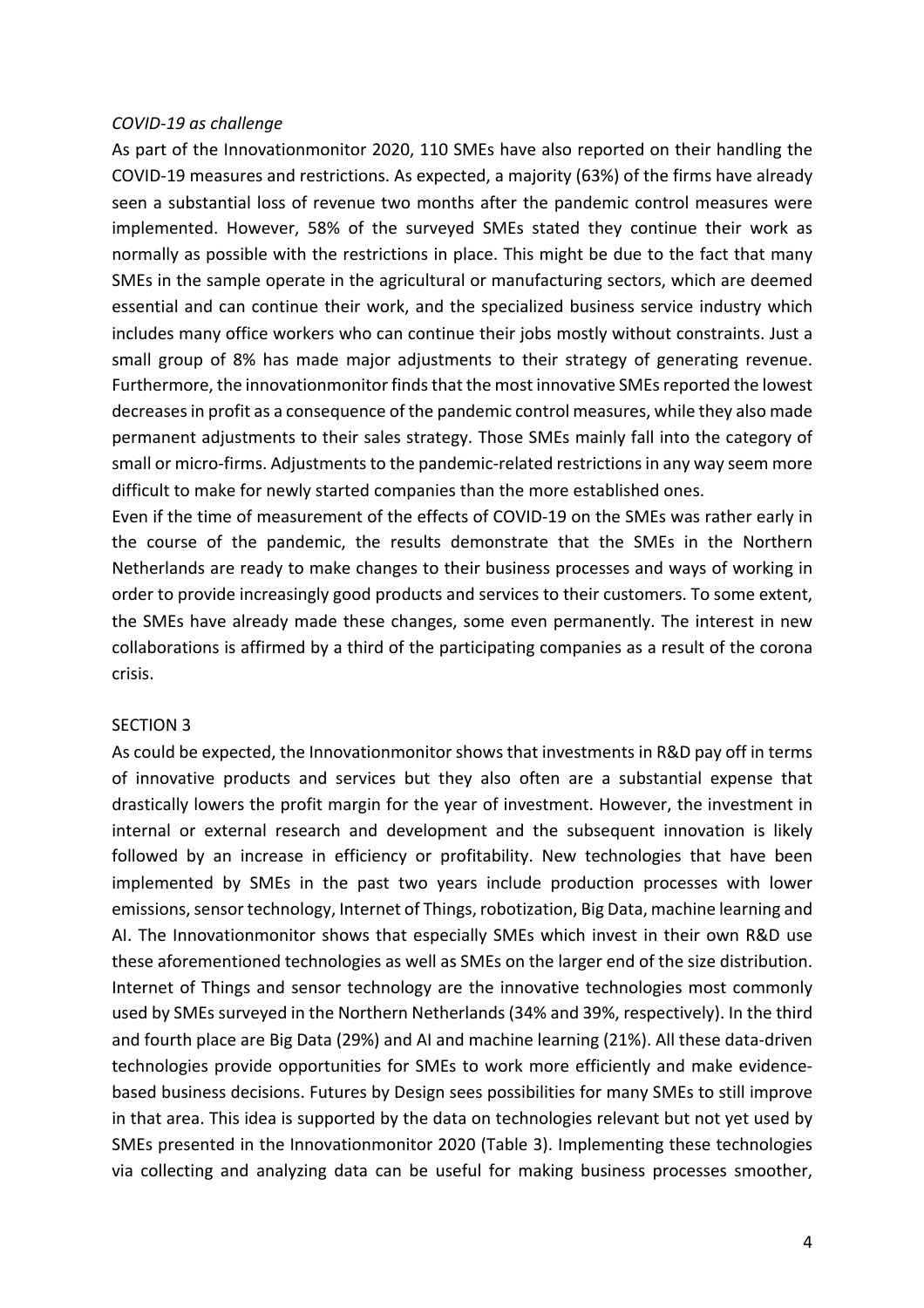booking, selling or marketing processes easier or more easily customized, and sales predictions and staff planning more accurate. Overall, using data science to support business processes has been shown to bring SMEs a higher profitability, productivity and a more efficient workflow (McAfee et al., 2012; Brynjolfsson et al., 2011).

| Technology                | <b>Not relevant</b> | <b>Relevant but not used</b> | <b>Relevant and in use</b> |
|---------------------------|---------------------|------------------------------|----------------------------|
| Internet of Things        | 36%                 | 30%                          | 34%                        |
| Smart sensors             | 36%                 | 25%                          | 39%                        |
| 3D printing               | 64%                 | 20%                          | 16%                        |
| Robotization              | 52%                 | 29%                          | 19%                        |
| <b>Big Data</b>           | 38%                 | 33%                          | 29%                        |
| <b>Blockchain</b>         | 58%                 | 33%                          | 9%                         |
| AI, machine learning      | 53%                 | 26%                          | 21%                        |
| AR, VR                    | 70%                 | 22%                          | 8%                         |
| autonomous<br>Drones,     | 73%                 | 17%                          | 10%                        |
| vehicles                  |                     |                              |                            |
| Nanotech                  | 81%                 | 13%                          | 5%                         |
| <b>Industrial Biotech</b> | 75%                 | 11%                          | 14%                        |
| Photonics                 | 86%                 | 9%                           | 5%                         |
| Hydrogen                  | 77%                 | 15%                          | 8%                         |

*Table 3: relevance and usage of various technologies among SMEs*

Data on innovative collaboration with external parties shows that many SMEs in the Northern Netherlands work closely together with their clients and suppliers, as well as in partnerships with universities or other higher educational institutes. While there is still potential for about half of the surveyed SMEs to improve their collaborations with clients, suppliers, and experts form universities or consultancies, even more potential still lies in the not so common membership in an innovation network or incubator. Between 12% and 23% of the SMEs reported participating in such a hub where firms with a similar goal come together, network and collaborate to realize their ambitions. The Innovationmonitor shows that collaborations have a positive influence on the societal orientation as well as the number of social innovations delivered by the firms.

Further, the analyses presented by SNN (2020) show that different approaches work best to encourage different types of innovations among SMEs. An innovative landscape (with testing facilities for new products or services) benefits the societal orientation of the firms and the number of sustainable innovations introduced. For social innovations, it seems as if incubators are a more effective support strategy.

# SECTION 4

Based on the state of the SMEs in the Northern Netherlands and their reported experiences Futures by Design is able to customize the information and support provided to the regional SMEs to best benefit a data-driven operation. The findings presented in the most recent Innovationmonitors (2018-2020) affirm our belief that new technologies, such as big data, AI